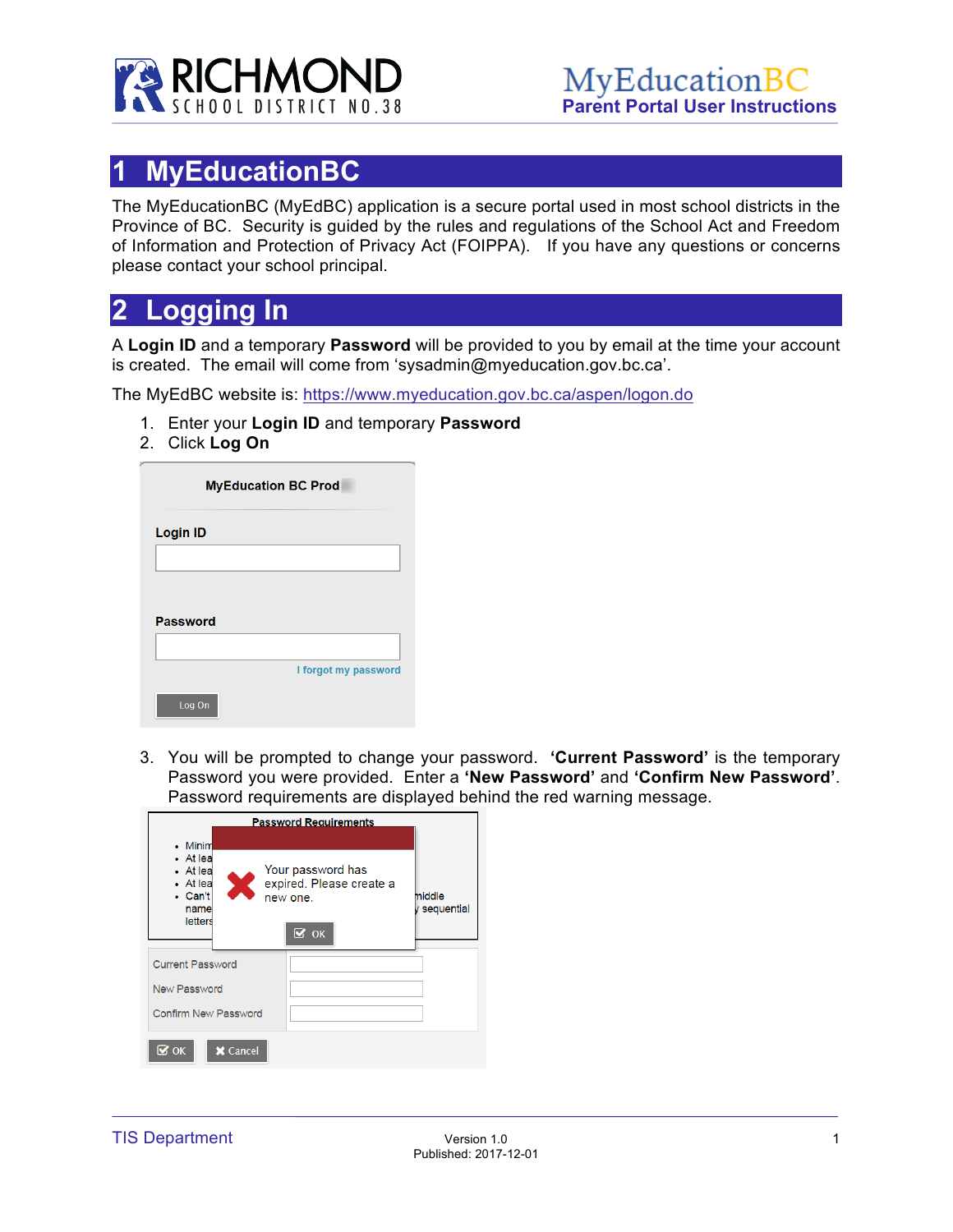

4. You will be prompted to confirm your email address and enter your Security Preferences by choosing a security question and answer that you will remember. This will allow you to use the 'Forgot my Password" function on the logon page, should you need to reset your password.

| <b>Security Preferences Update</b><br>To enable self serve password recovery, please provide the following<br>information |  |  |  |  |  |  |  |
|---------------------------------------------------------------------------------------------------------------------------|--|--|--|--|--|--|--|
| Primary email                                                                                                             |  |  |  |  |  |  |  |
| Security question                                                                                                         |  |  |  |  |  |  |  |
| Security answer                                                                                                           |  |  |  |  |  |  |  |
| Confirm answer                                                                                                            |  |  |  |  |  |  |  |
| <b>C</b> Submit<br><b>X</b> Cancel                                                                                        |  |  |  |  |  |  |  |

#### **2.1 Preferences**

After you have logged in, you can make changes to your preferences by selecting the drop down arrow beside your name and *'Set Preferences'* in the top right of the screen.



#### **2.2 Password Recovery**

If you forget your MyEdBC Portal Password, you can click the *'I forgot my password'* link on the login screen and an email will be sent to you with a new temporary password.

| <b>MyEducation BC Prod</b> |                      |  |  |  |  |  |  |
|----------------------------|----------------------|--|--|--|--|--|--|
| <b>Login ID</b>            |                      |  |  |  |  |  |  |
|                            |                      |  |  |  |  |  |  |
|                            |                      |  |  |  |  |  |  |
| <b>Password</b>            |                      |  |  |  |  |  |  |
|                            |                      |  |  |  |  |  |  |
|                            | I forgot my password |  |  |  |  |  |  |
| Log On                     |                      |  |  |  |  |  |  |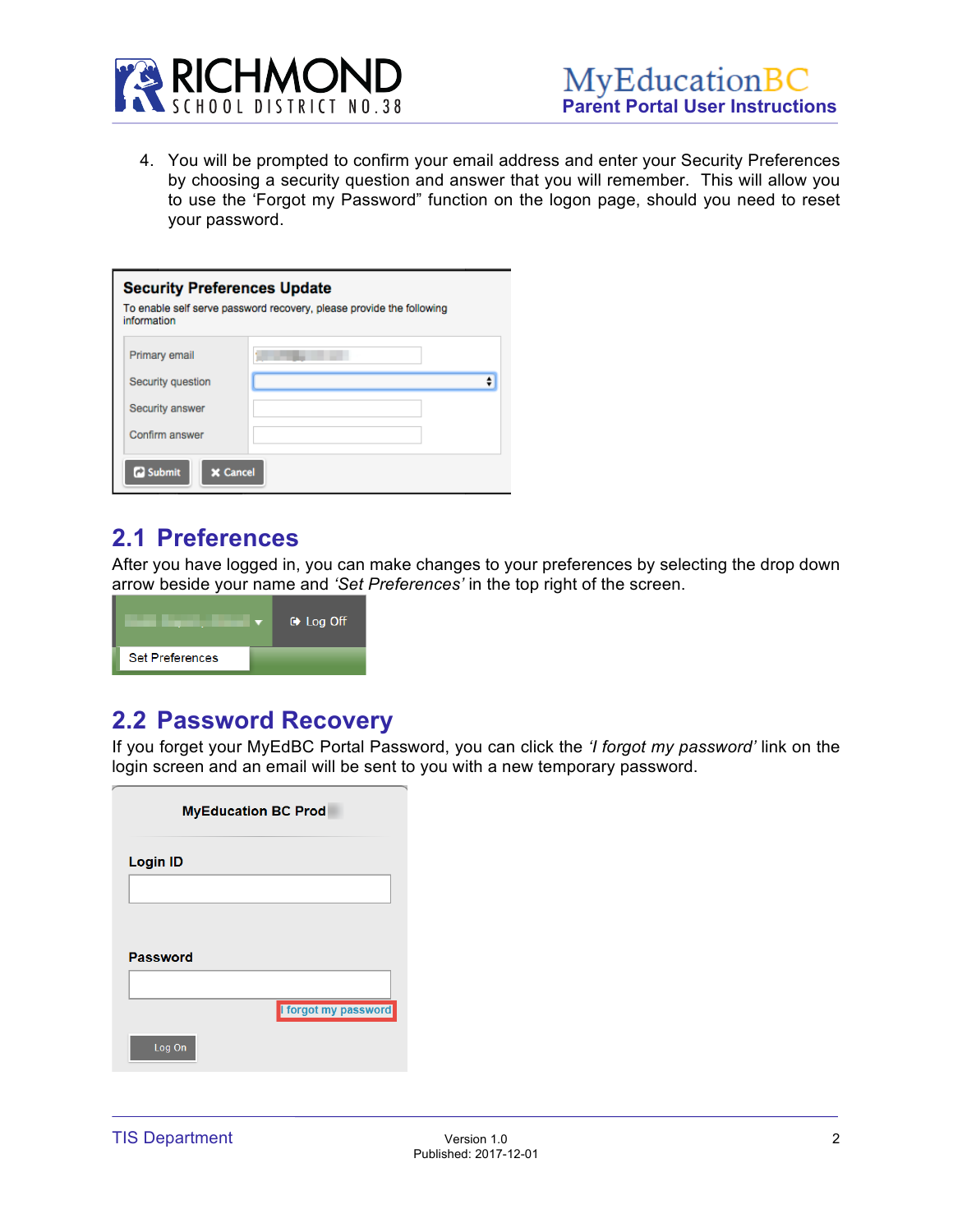

## **3 Navigation**

**Top Tabs:** There are four **Top Tabs** on the main page. The Top Tab you are currently viewing will be highlighted.

**Side Tabs:** The tabs along the side will change depending on the current Top Tab

| <b>Richmond 2017-2018</b> |                                                                                      |                                                                                                                                      |  |                                                                      |                                                                                                                                                                                       |                          |                     |                      |                    | (+ Log Off |
|---------------------------|--------------------------------------------------------------------------------------|--------------------------------------------------------------------------------------------------------------------------------------|--|----------------------------------------------------------------------|---------------------------------------------------------------------------------------------------------------------------------------------------------------------------------------|--------------------------|---------------------|----------------------|--------------------|------------|
| Pages                     | <b>Family</b>                                                                        | <b>Academics</b>                                                                                                                     |  |                                                                      |                                                                                                                                                                                       |                          |                     |                      |                    |            |
|                           | Tab 1                                                                                | Tab <sub>2</sub>                                                                                                                     |  |                                                                      |                                                                                                                                                                                       |                          |                     |                      |                    |            |
| Home                      | <b>Announcements</b>                                                                 |                                                                                                                                      |  |                                                                      |                                                                                                                                                                                       |                          |                     |                      |                    |            |
| Page                      |                                                                                      |                                                                                                                                      |  |                                                                      |                                                                                                                                                                                       |                          |                     |                      |                    |            |
| <b>Directory</b>          |                                                                                      | <b>Welcome to MyEducation BC SDTest</b>                                                                                              |  |                                                                      |                                                                                                                                                                                       |                          |                     |                      |                    |            |
|                           |                                                                                      | <b>Welcome to MyEducation SDTest</b><br>Refreshed with PROD data as of 5PM, Friday, Nov. 24/2017<br><b>Release 5.8 Outage notice</b> |  | Verification of the release will begin in the environment on Dec. 6. | The MyEducation BC SDTest environment will be offline from 5 pm on Friday Dec. 1, 2017 to 7 am on Monday Dec. 4, 2017 while the application is being updated to Release 5.8. District |                          |                     |                      |                    |            |
|                           | <b>Recent Activity</b>                                                               |                                                                                                                                      |  |                                                                      | Last 30 days $\div$                                                                                                                                                                   | <b>Published Reports</b> |                     |                      |                    |            |
|                           | Search:                                                                              |                                                                                                                                      |  |                                                                      | Attendance <b>Grades</b>                                                                                                                                                              | <b>Filename</b>          | <b>DateUploaded</b> | <b>Creator</b>       | <b>Description</b> |            |
|                           | (4)<br>▼<br>-<br>- 11/23/2017 - Term Grades Posted (GRADUATION TRANSITIONS) Teacher: |                                                                                                                                      |  |                                                                      |                                                                                                                                                                                       |                          |                     | No published reports |                    |            |

### **3.1 Pages Top Tab**

You will land on the Pages top tab every time you log in. There will be notices about upcoming system outages and other information from the Provincial service provider.

The main landing Page includes:

*Recent Activity* - information about recently posted student attendance and some mark information.

*Published Reports* - When a report card is published to the portal, it will appear under the Published Reports heading as a hyperlinked PDF document. You will receive an email that it has been published to the portal.

| Pages                    | My Info<br><b>Academics</b>                                                                                                                                                                                                                                                      | Locker                                                           |                                                                                                                                                                                           |  |  |  |  |  |
|--------------------------|----------------------------------------------------------------------------------------------------------------------------------------------------------------------------------------------------------------------------------------------------------------------------------|------------------------------------------------------------------|-------------------------------------------------------------------------------------------------------------------------------------------------------------------------------------------|--|--|--|--|--|
| $\blacktriangle$<br>Home | <b>Announcements</b>                                                                                                                                                                                                                                                             |                                                                  |                                                                                                                                                                                           |  |  |  |  |  |
| Page<br><b>Directory</b> | <b>Welcome to MyEducation BC</b>                                                                                                                                                                                                                                                 |                                                                  |                                                                                                                                                                                           |  |  |  |  |  |
|                          | <b>Welcome to MyEducationBC SDTest</b><br>Weekly Maintenance Windows - Outages may be required<br>Every Wednesday from 6:00 to 11:00 pm and every Sunday from 6:00 to 11:00 am. If outages are required, the Production environment will be unavailable during<br>these windows. |                                                                  |                                                                                                                                                                                           |  |  |  |  |  |
|                          | <b>Recent Activity</b>                                                                                                                                                                                                                                                           | Last 30 days $\vee$                                              | <b>Published Reports</b>                                                                                                                                                                  |  |  |  |  |  |
|                          | Search:<br>• No activity in the specified date range                                                                                                                                                                                                                             | $\blacktriangleright$ Attendance $\blacktriangleright$<br>Grades | <b>Filename</b><br><b>DateUploaded</b><br><b>Description</b><br><b>Creator</b><br>Report Cards - Middle Years and Secondary 32 KB 30/01/2017 9:33 AM<br>Report card for<br>$[1 - 1$ of 1] |  |  |  |  |  |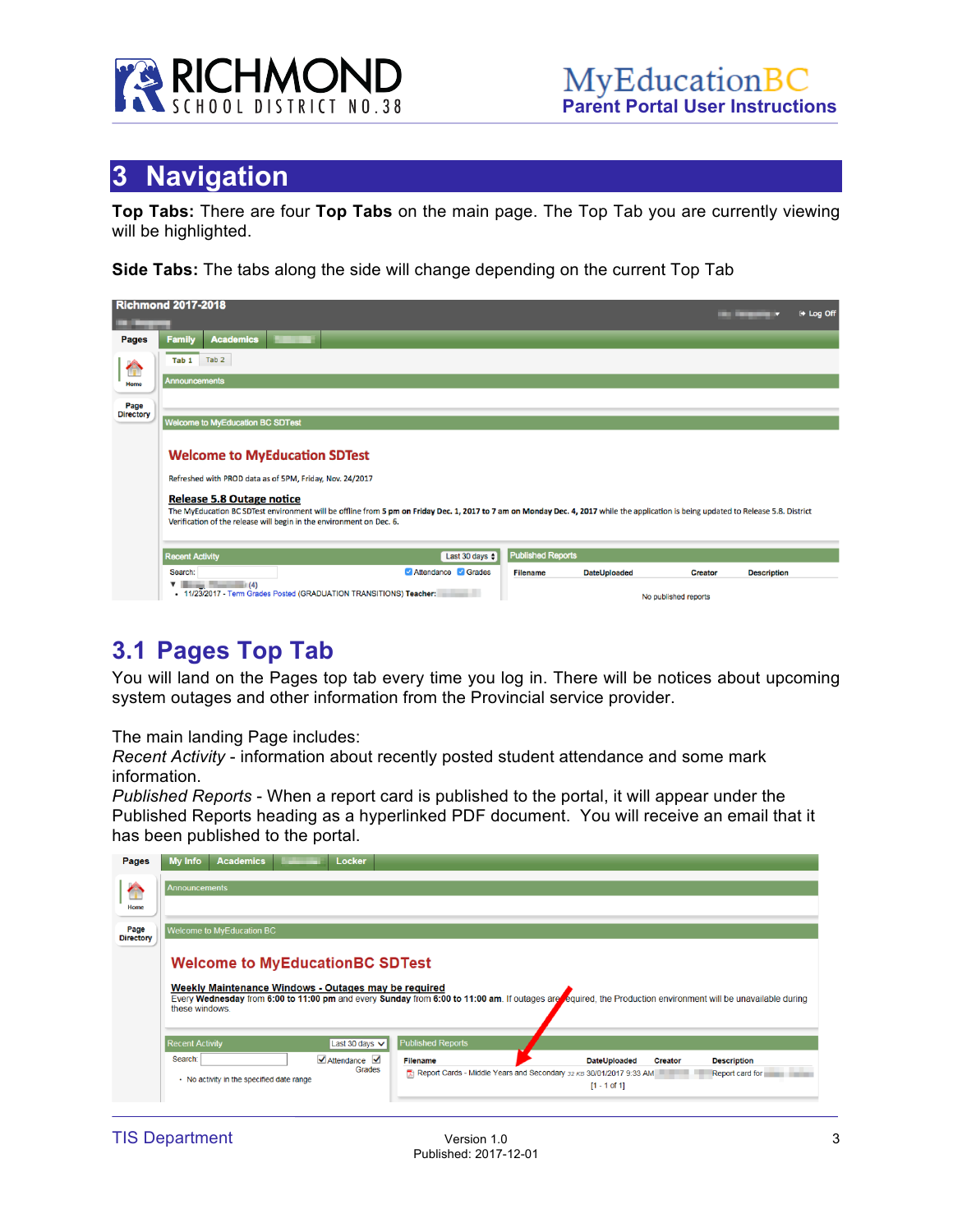

Click on Page Directory to see other web pages that you have access to. Click **Add** to add the Page to your view. The added Page will now be available in the Pages list on the left.



### **3.2 Family Top Tab**

This tab contains your child's demographic details. Each **Side Tab** contains specific information. If you have more than one child, the Family top tab will allow you to select a student (using the checkbox beside the student name) then click on the available side tabs to see details about the student you selected.

| ▬               | <b>Richmond 2017-2018</b>                                              |                            |                                                         |                | tog Off<br>o           |
|-----------------|------------------------------------------------------------------------|----------------------------|---------------------------------------------------------|----------------|------------------------|
| Pages           | <b>Academics</b><br>ш<br><b>Family</b>                                 |                            |                                                         |                |                        |
| <b>Students</b> |                                                                        |                            |                                                         |                |                        |
| Details         | Options v<br>Help $\blacktriangledown$<br>Reports $\blacktriangledown$ | $\alpha$<br>Search on Name | 田<br>$a - z$                                            |                | 因                      |
| Contacts        |                                                                        |                            | 0 of 1 selected $\mathcal{Q}$                           |                | <b>Active Students</b> |
| Transcript      | <b>Name</b>                                                            | <b>DOB</b>                 | Grade                                                   | School > Name  |                        |
| Assessments     | $\Box$<br><b>Service Controller</b>                                    | <b>Contract Contract</b>   | $\mathcal{C}^{\mathcal{C}}_{\mathcal{C}^{\mathcal{C}}}$ | <b>Service</b> |                        |
| Schedule        |                                                                        |                            |                                                         |                |                        |
| Membership      |                                                                        |                            |                                                         |                |                        |
| Notification    |                                                                        |                            |                                                         |                |                        |

**Details** side tab shows basic information including demographics, physical and mailing addresses, and the most recent photo of your child.

**Contacts** side tab shows the parent/guardian(s) and emergency contacts. Please check this and inform the school of any changes.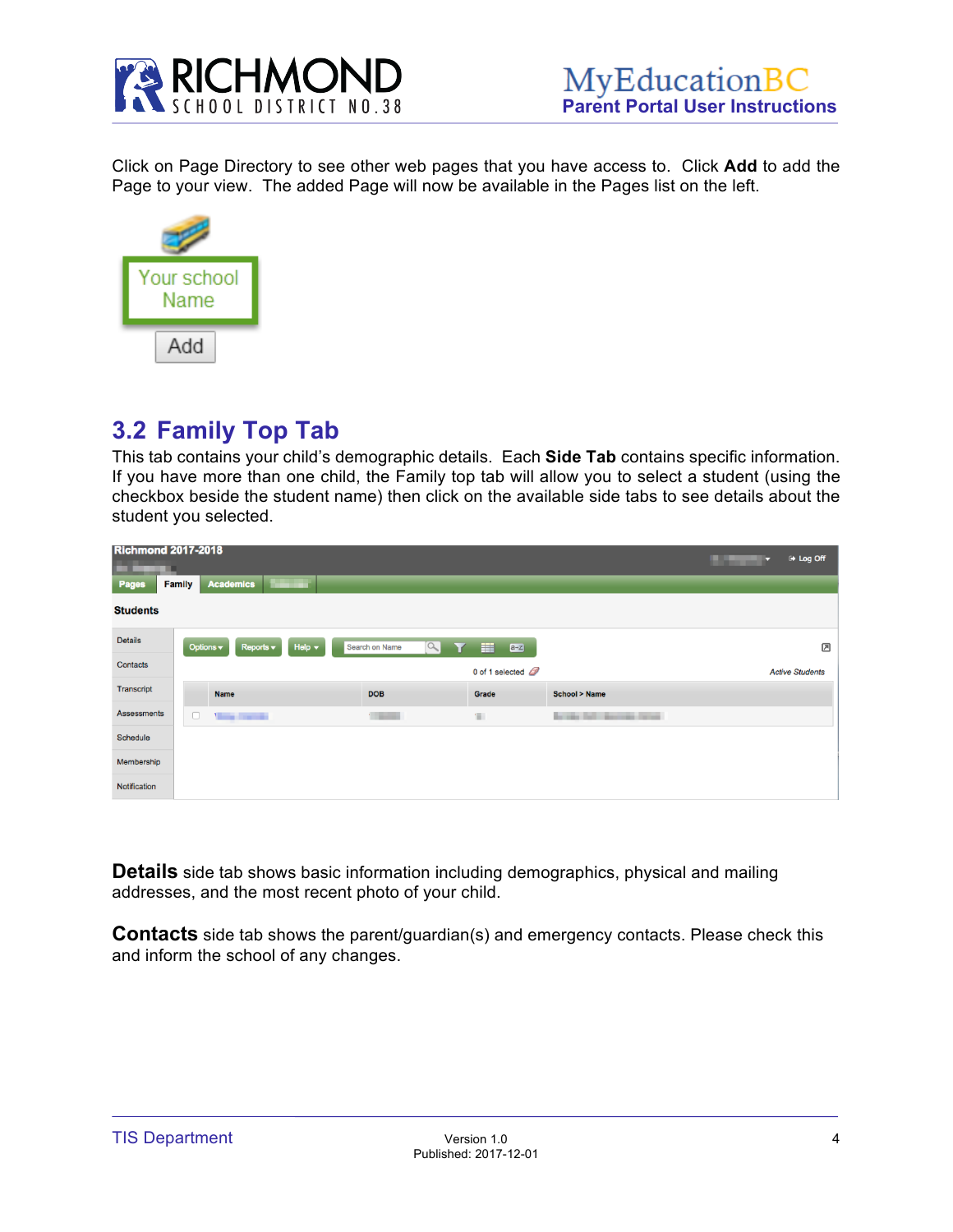

**Transcript** side tab includes class marks from current and previous years.

IMPORTANT: Change the **Dictionary Menu** to **All** in order to view all records.

Set the **Filter T** to **All Records** or **Current Year** depending on what you'd like to see.

| <b>Richmond 2017-2018</b><br><b>Pages</b> | <b>Family</b><br><b>Academics</b> |                                            |                                              |                            |
|-------------------------------------------|-----------------------------------|--------------------------------------------|----------------------------------------------|----------------------------|
| <b>Students::</b>                         |                                   | Δ                                          |                                              | <b>Set to ALL</b>          |
| <b>Details</b>                            | Options v                         | Help $\overline{\phantom{a}}$<br>Reports v | $\alpha$<br>Search on Year                   | ▦<br>$a + z$               |
| Contacts                                  |                                   |                                            | <b>Current Year</b><br><b>Current School</b> | of 0 selected $\mathscr D$ |
| Transcript                                | Year                              | Grade                                      | $\triangleright$ All Records                 |                            |
| <b>Transcript</b><br><b>Details</b>       |                                   |                                            |                                              | No matching records        |
| <b>Credit</b><br><b>Summary</b>           |                                   |                                            |                                              |                            |
| <b>Grade Point</b><br><b>Summary</b>      |                                   |                                            |                                              |                            |
| <b>Programs of</b><br><b>Study</b>        |                                   |                                            |                                              |                            |
| <b>Graduation</b><br><b>Summary</b>       |                                   |                                            |                                              |                            |

**Assessments** side tab currently contains provincial assessments like FSA or Provincial Exams.

**Schedule** side tab shows your child's current courses. There are two ways to view the schedule: List View and Matrix View. You can toggle between the two views using the **<<List view** and **Matrix view >>** options at the top left of the screen.

**Requests** side tab contains course Requests for the next school year and a **Graduation Progress** summary.

**Membership** side tab shows your child's **enrollment** history as well as the **Schools** they may be cross-enrolled to. The **Programs** sub side tab also displays any programs.

**Notifications** side tab is not currently in use. It may be used as we move forward in the project.